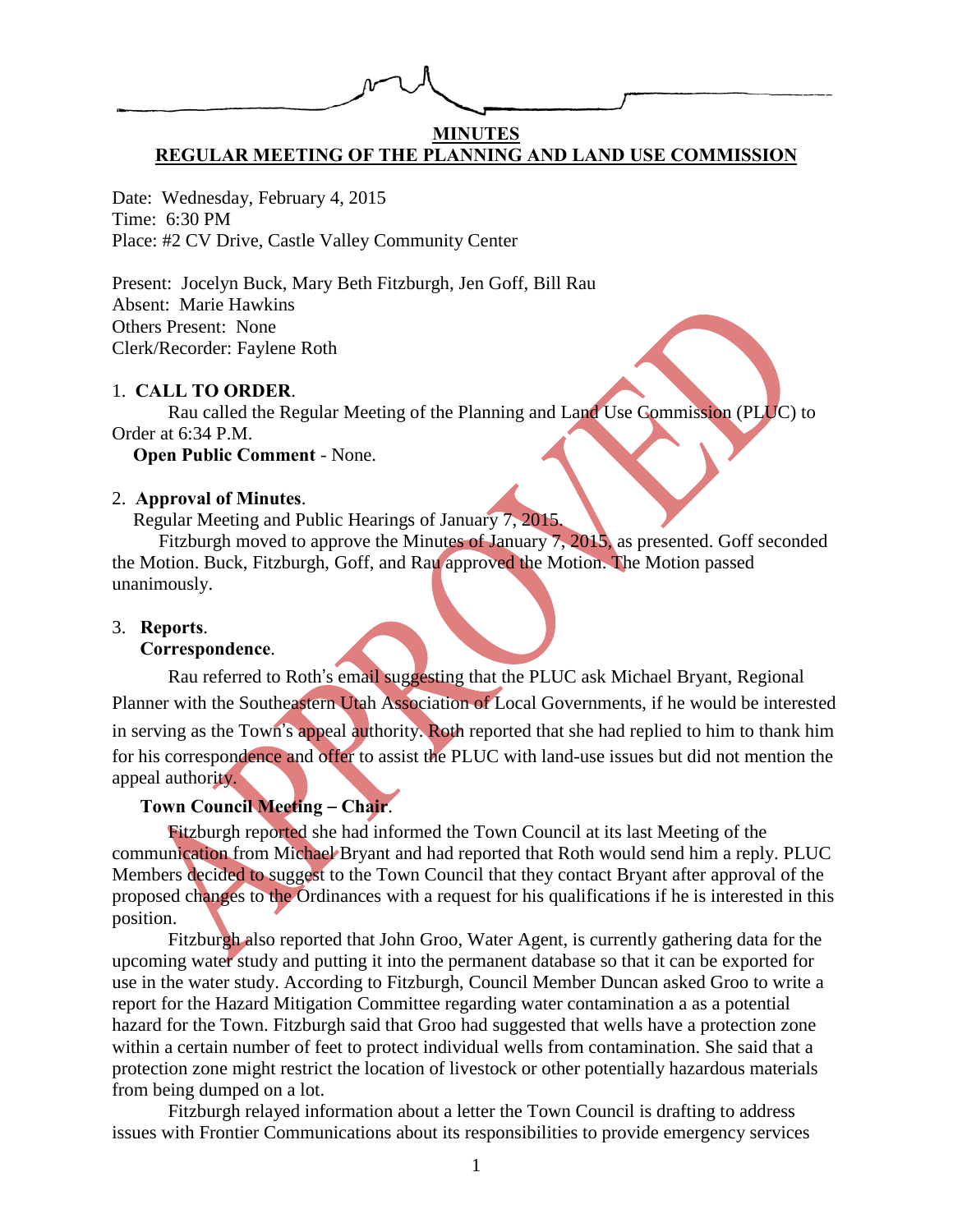during a power outage. Before making a complaint to the Public Utilities Commission, the Town plans to first ask Frontier to coordinate better with Rocky Mountain Power to ensure that Castle Valley residents have adequate access to emergency services and updates during power outages.

Rau requested that Fitzburgh include periodic updates on the water study as it progresses.

Fitzburgh reported that the Town Council will hold public hearings on the proposed amendment changes to Ordinances 85-3 and 2006-3 at their next Meeting.

#### **Hazard Mitigation Committee** – **Rau** – None.

#### **Permit Agent**.

Roth submitted a Building Permit Report for January 2015 showing one building permit issued for a residence on Lot 155 (Buchanan) and a Conditional Use Permit Report for January 2015 showing two Routine-Conditional Use Permits issued for home businesses on Lots 153 (Buchanan) and 178 (Shafer).

Roth also presented a copy of proposed amendments to Utah Code in HB61 regarding the issuance of business licenses by municipalities. The proposed changes prohibit a municipality from requiring a business license to any low-impact business that operates entirely within the

business owner's residence unless the business has an employee, uses hazardous materials, is a child care or pre-school facility, or requires a license in order to operate. She asked that PLUC Members retain the document in their binders and await further action from the State Legislature.

Rau noted another bill (HB224) presented in the State Legislature regarding proposed changes in Utah's honey bee law which would prohibit localities from adopting their own ordinances relating to honey bees.

#### **Procedural Matters.**

Fitzburgh confirmed with Buck that she had received all necessary documents for her PLUC binder and orientation as a new member. Buck will check with the Town Clerk to obtain a Town e-mail address.

#### **NEW BUSINESS**

## 4. **Discussion re: issues surrounding the use of drones within the Town boundary**.

Rau said he had asked to have this discussion because a reality television show had requested to run a 45-foot recreational vehicle down Castle Valley Drive and use a drone to film it from above. He reported that the Town Clerk had consulted an attorney who advised that the

Town's restriction of commercial activity could be applied to this request in order to prohibit it. Rau posed some questions about the use of drones in Castle Valley, such as privacy issues, ability to control air space, and whether Ordinance 2004-4 would apply to drones.

Fitzburgh stated that Ordinance 2004-4 is not a land-use ordinance and therefor not for the PLUC to amend, but they could make a request to the Town Council to address the use of drones in this ordinance. She noted that Ordinance 2004-4 was written in response to concerns with a ultra-light business that had been operating at the Day Star Academy. She suggested talking with Bob Lippmann who was involved with writing of the Ordinance.

Buck reported that a drone has been seen in the Valley and noted also that realtors in some places are using drones to film property for promotional videos.

Rau reported that last year Utah passed a law that prohibits the use of drones by law enforcement agents and departments of government to collect data on citizens unless a search warrant has been obtained. Although, he said, the law allows non-government actors to collect data and transmit it to law enforcement if a possible crime or imminent danger is involved. Fitzburgh observed that the State law also prohibits the use of drones in search and rescue missions. She suggested that Castle Valley could add language to Ordinance 85-3 that would restrict any commercial use of drones within the Town.